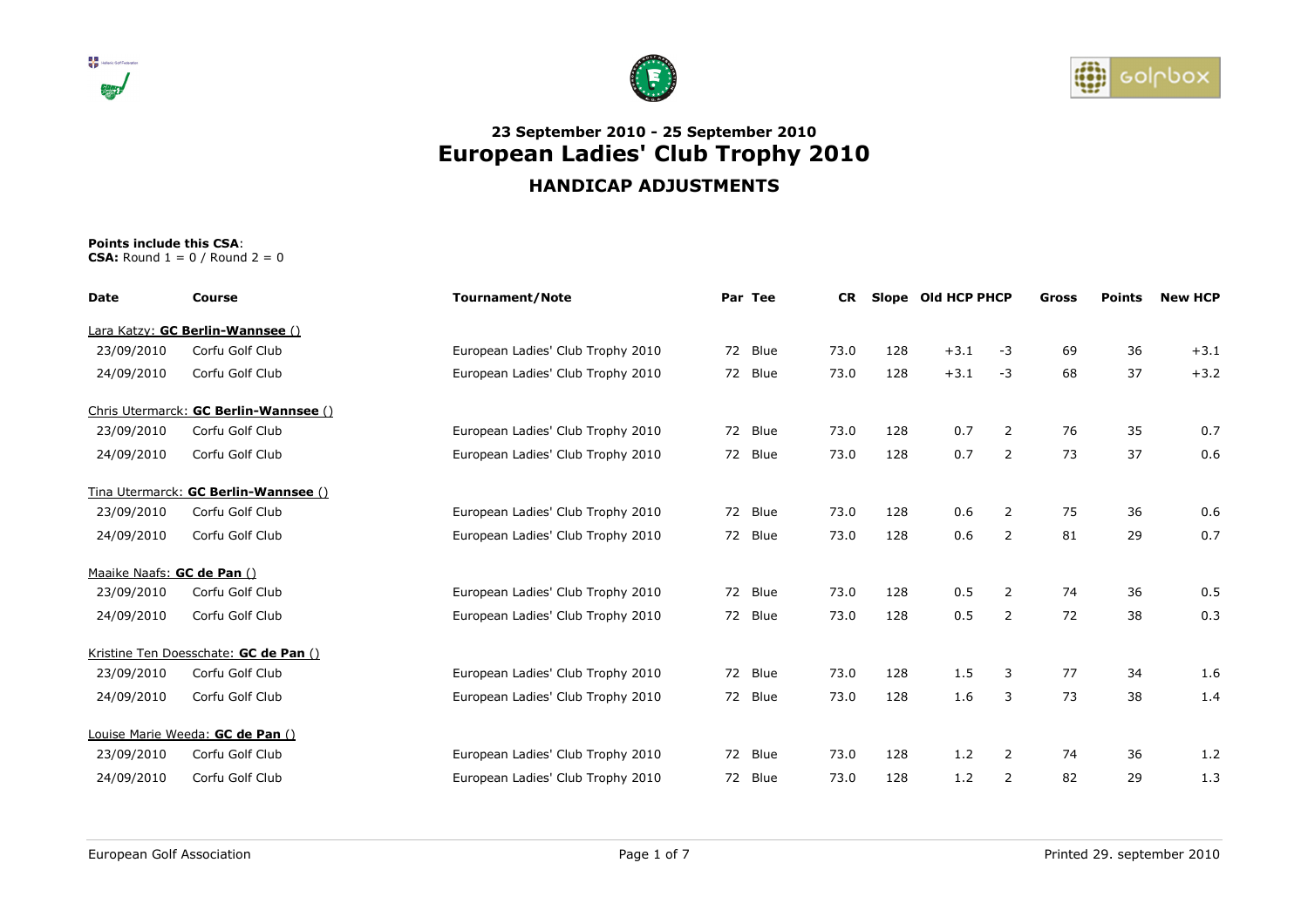





| Date                            | Course                                 | <b>Tournament/Note</b>            | Par Tee | <b>CR</b> |     | Slope Old HCP PHCP |                | <b>Gross</b> | <b>Points</b> | <b>New HCP</b> |
|---------------------------------|----------------------------------------|-----------------------------------|---------|-----------|-----|--------------------|----------------|--------------|---------------|----------------|
| Mariana Martins: GC Estela ()   |                                        |                                   |         |           |     |                    |                |              |               |                |
| 23/09/2010                      | Corfu Golf Club                        | European Ladies' Club Trophy 2010 | 72 Blue | 73.0      | 128 | 5.2                | $\overline{7}$ | 83           | 32            | 5.3            |
| 24/09/2010                      | Corfu Golf Club                        | European Ladies' Club Trophy 2010 | 72 Blue | 73.0      | 128 | 5.3                | $\overline{7}$ | 85           | 32            | 5.4            |
| Candida Santos: GC Estela ()    |                                        |                                   |         |           |     |                    |                |              |               |                |
| 23/09/2010                      | Corfu Golf Club                        | European Ladies' Club Trophy 2010 | 72 Blue | 73.0      | 128 | 7.1                | 9              | 80           | 37            | 6.9            |
| 24/09/2010                      | Corfu Golf Club                        | European Ladies' Club Trophy 2010 | 72 Blue | 73.0      | 128 | 6.9                | 9              | 86           | 31            | 7.0            |
| Joana Silva Pinto: GC Estela () |                                        |                                   |         |           |     |                    |                |              |               |                |
| 23/09/2010                      | Corfu Golf Club                        | European Ladies' Club Trophy 2010 | 72 Blue | 73.0      | 128 | 0.7                | $\overline{2}$ | 71           | 39            | 0.4            |
| 24/09/2010                      | Corfu Golf Club                        | European Ladies' Club Trophy 2010 | 72 Blue | 73.0      | 128 | 0.4                | $\mathbf{1}$   | 68           | 41            | $+0.1$         |
|                                 | Marie-Christine de Werra: GC Geneve () |                                   |         |           |     |                    |                |              |               |                |
| 23/09/2010                      | Corfu Golf Club                        | European Ladies' Club Trophy 2010 | 72 Blue | 73.0      | 128 | 2.0                | 3              | 82           | 29            | 2.1            |
| 24/09/2010                      | Corfu Golf Club                        | European Ladies' Club Trophy 2010 | 72 Blue | 73.0      | 128 | 2.1                | 3              | 81           | 31            | 2.2            |
|                                 | Isabelle Dumont: GC Geneve ()          |                                   |         |           |     |                    |                |              |               |                |
| 23/09/2010                      | Corfu Golf Club                        | European Ladies' Club Trophy 2010 | 72 Blue | 73.0      | 128 | 1.7                | 3              | 75           | 36            | 1.7            |
| 24/09/2010                      | Corfu Golf Club                        | European Ladies' Club Trophy 2010 | 72 Blue | 73.0      | 128 | 1.7                | 3              | 80           | 31            | 1.8            |
| Celia Gimblett: GC Geneve ()    |                                        |                                   |         |           |     |                    |                |              |               |                |
| 23/09/2010                      | Corfu Golf Club                        | European Ladies' Club Trophy 2010 | 72 Blue | 73.0      | 128 | 3.8                | 5              | 71           | 42            | 3.2            |
| 24/09/2010                      | Corfu Golf Club                        | European Ladies' Club Trophy 2010 | 72 Blue | 73.0      | 128 | 3.2                | 5              | 76           | 37            | 3.1            |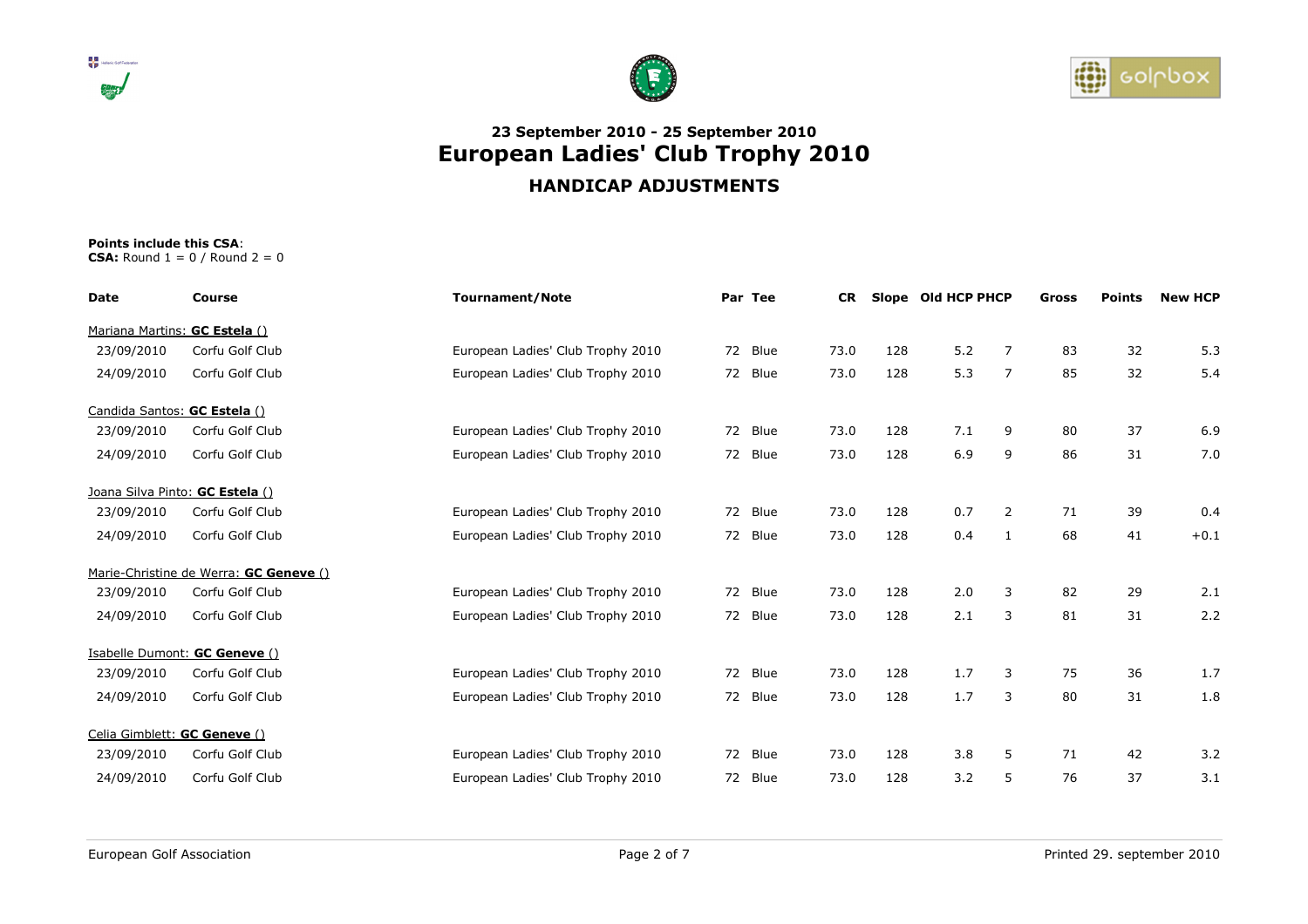





| Date                           | Course                                   | <b>Tournament/Note</b>            | Par Tee | <b>CR</b> |     | Slope Old HCP PHCP |                | Gross | <b>Points</b> | <b>New HCP</b> |
|--------------------------------|------------------------------------------|-----------------------------------|---------|-----------|-----|--------------------|----------------|-------|---------------|----------------|
| Cassandra Pool: GC Glyfada ()  |                                          |                                   |         |           |     |                    |                |       |               |                |
| 23/09/2010                     | Corfu Golf Club                          | European Ladies' Club Trophy 2010 | 72 Blue | 73.0      | 128 | 4.7                | 6              | 75    | 39            | 4.2            |
| 24/09/2010                     | Corfu Golf Club                          | European Ladies' Club Trophy 2010 | 72 Blue | 73.0      | 128 | 4.2                | 6              | 81    | 34            | 4.3            |
| Claudia Rami: GC Glyfada ()    |                                          |                                   |         |           |     |                    |                |       |               |                |
| 23/09/2010                     | Corfu Golf Club                          | European Ladies' Club Trophy 2010 | 72 Blue | 73.0      | 128 | 14.5               | 17             | 89    | 36            | 14.5           |
| 24/09/2010                     | Corfu Golf Club                          | European Ladies' Club Trophy 2010 | 72 Blue | 73.0      | 128 | 14.5               | 17             | 89    | 36            | 14.5           |
| Violetta Siozou: GC Glyfada () |                                          |                                   |         |           |     |                    |                |       |               |                |
| 23/09/2010                     | Corfu Golf Club                          | European Ladies' Club Trophy 2010 | 72 Blue | 73.0      | 128 | 2.9                | $\overline{4}$ | 85    | 27            | 3.0            |
| 24/09/2010                     | Corfu Golf Club                          | European Ladies' Club Trophy 2010 | 72 Blue | 73.0      | 128 | 3.0                | $\overline{4}$ | 75    | 37            | 2.9            |
|                                | Doris Lamparski: GC Grand-Ducal ()       |                                   |         |           |     |                    |                |       |               |                |
| 23/09/2010                     | Corfu Golf Club                          | European Ladies' Club Trophy 2010 | 72 Blue | 73.0      | 128 | 9.6                | 12             | 97    | 24            | 9.7            |
| 24/09/2010                     | Corfu Golf Club                          | European Ladies' Club Trophy 2010 | 72 Blue | 73.0      | 128 | 9.7                | 12             | 82    | 38            | 9.3            |
|                                | Christiane Schmit: GC Grand-Ducal ()     |                                   |         |           |     |                    |                |       |               |                |
| 23/09/2010                     | Corfu Golf Club                          | European Ladies' Club Trophy 2010 | 72 Blue | 73.0      | 128 | 8.6                | 11             | 85    | 34            | 8.6            |
| 24/09/2010                     | Corfu Golf Club                          | European Ladies' Club Trophy 2010 | 72 Blue | 73.0      | 128 | 8.6                | 11             | 84    | 35            | 8.6            |
|                                | Karine Silvestro-Roux: GC Grand-Ducal () |                                   |         |           |     |                    |                |       |               |                |
| 23/09/2010                     | Corfu Golf Club                          | European Ladies' Club Trophy 2010 | 72 Blue | 73.0      | 128 | 4.8                | 6              | 77    | 37            | 4.6            |
| 24/09/2010                     | Corfu Golf Club                          | European Ladies' Club Trophy 2010 | 72 Blue | 73.0      | 128 | 4.6                | 6              | 90    | 25            | 4.7            |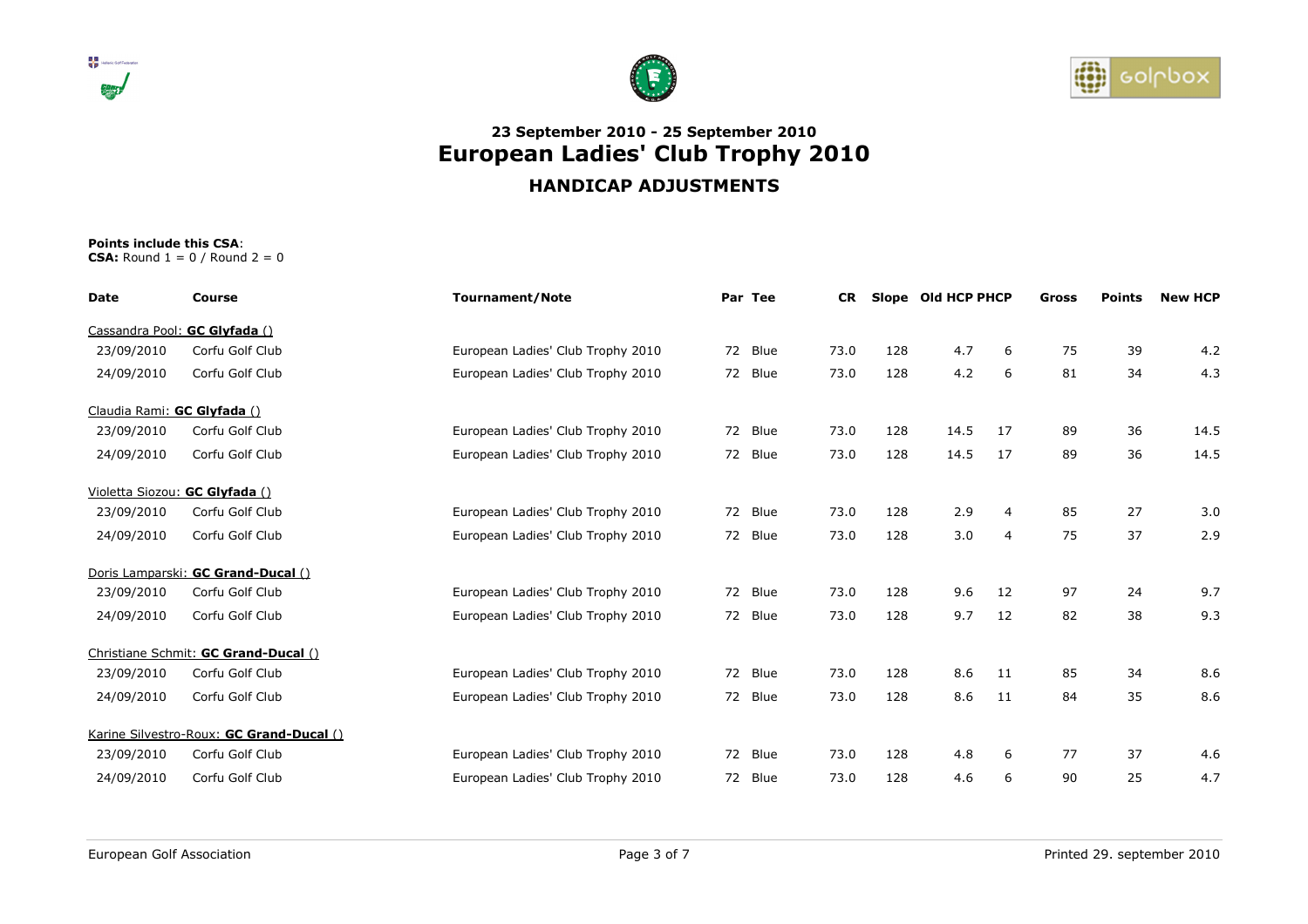





| Date                          | Course                                 | <b>Tournament/Note</b>            | Par Tee |         | <b>CR</b> |     | Slope Old HCP PHCP |              | Gross | <b>Points</b> | <b>New HCP</b> |
|-------------------------------|----------------------------------------|-----------------------------------|---------|---------|-----------|-----|--------------------|--------------|-------|---------------|----------------|
| Veronika Holisova: GC Park () |                                        |                                   |         |         |           |     |                    |              |       |               |                |
| 23/09/2010                    | Corfu Golf Club                        | European Ladies' Club Trophy 2010 |         | 72 Blue | 73.0      | 128 | 0.2                | 1            | 76    | 33            | 0.3            |
| 24/09/2010                    | Corfu Golf Club                        | European Ladies' Club Trophy 2010 |         | 72 Blue | 73.0      | 128 | 0.3                | $\mathbf{1}$ | 72    | 37            | 0.2            |
| Sylva Michalkova: GC Park ()  |                                        |                                   |         |         |           |     |                    |              |       |               |                |
| 23/09/2010                    | Corfu Golf Club                        | European Ladies' Club Trophy 2010 |         | 72 Blue | 73.0      | 128 | 0.4                | $\mathbf{1}$ | 70    | 39            | 0.1            |
| 24/09/2010                    | Corfu Golf Club                        | European Ladies' Club Trophy 2010 |         | 72 Blue | 73.0      | 128 | 0.1                | 1            | 72    | 37            | 0.0            |
| Marie Sebestova: GC Park ()   |                                        |                                   |         |         |           |     |                    |              |       |               |                |
| 23/09/2010                    | Corfu Golf Club                        | European Ladies' Club Trophy 2010 |         | 72 Blue | 73.0      | 128 | $+0.1$             | $\mathbf{1}$ | 78    | 31            | 0.0            |
| 24/09/2010                    | Corfu Golf Club                        | European Ladies' Club Trophy 2010 |         | 72 Blue | 73.0      | 128 | 0.0                | $\mathbf{1}$ | 73    | 36            | 0.0            |
|                               | Berglind Bjornsdottir: GC Reykjavík () |                                   |         |         |           |     |                    |              |       |               |                |
| 23/09/2010                    | Corfu Golf Club                        | European Ladies' Club Trophy 2010 |         | 72 Blue | 73.0      | 128 | 3.6                | 5            | 82    | 31            | 3.7            |
| 24/09/2010                    | Corfu Golf Club                        | European Ladies' Club Trophy 2010 |         | 72 Blue | 73.0      | 128 | 3.7                | 5            | 80    | 33            | 3.8            |
|                               | Gudrun Petursdottir: GC Reykjavík ()   |                                   |         |         |           |     |                    |              |       |               |                |
| 23/09/2010                    | Corfu Golf Club                        | European Ladies' Club Trophy 2010 |         | 72 Blue | 73.0      | 128 | 4.0                | 6            | 76    | 38            | 3.8            |
| 24/09/2010                    | Corfu Golf Club                        | European Ladies' Club Trophy 2010 |         | 72 Blue | 73.0      | 128 | 3.8                | 5            | 77    | 36            | 3.8            |
|                               | Sunna Vidisdottir: GC Reykjavík ()     |                                   |         |         |           |     |                    |              |       |               |                |
| 23/09/2010                    | Corfu Golf Club                        | European Ladies' Club Trophy 2010 |         | 72 Blue | 73.0      | 128 | 3.0                | 4            | 82    | 31            | 3.1            |
| 24/09/2010                    | Corfu Golf Club                        | European Ladies' Club Trophy 2010 |         | 72 Blue | 73.0      | 128 | 3.1                | 5            | 79    | 34            | 3.2            |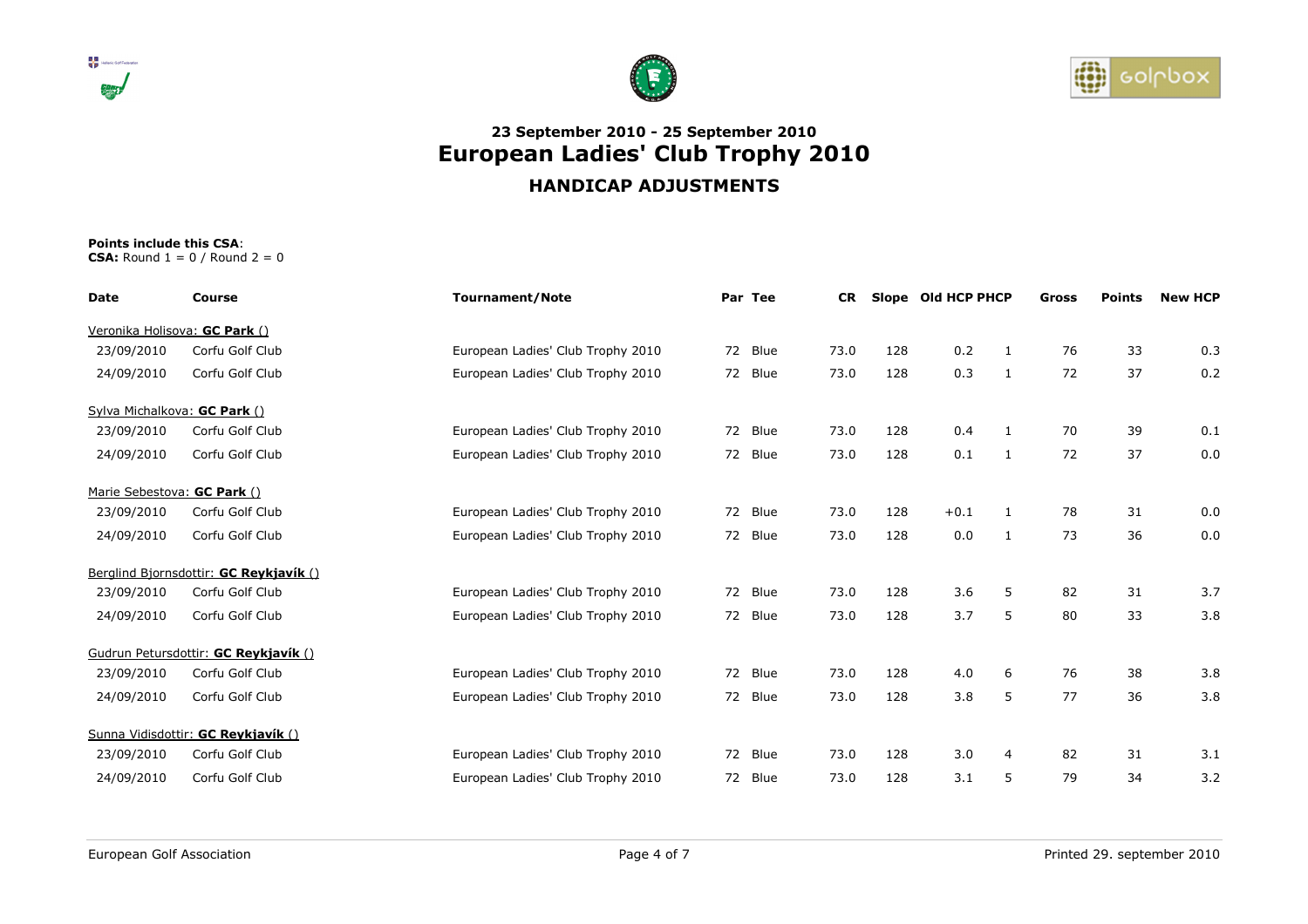





| Date                        | Course                              | <b>Tournament/Note</b>            | Par Tee |         | <b>CR</b> |     | Slope Old HCP PHCP |                | Gross | <b>Points</b> | <b>New HCP</b> |
|-----------------------------|-------------------------------------|-----------------------------------|---------|---------|-----------|-----|--------------------|----------------|-------|---------------|----------------|
|                             | Fanny Cnops: GC Royal Latem ()      |                                   |         |         |           |     |                    |                |       |               |                |
| 23/09/2010                  | Corfu Golf Club                     | European Ladies' Club Trophy 2010 |         | 72 Blue | 73.0      | 128 | 0.1                | 1              | 77    | 35            | 0.1            |
| 24/09/2010                  | Corfu Golf Club                     | European Ladies' Club Trophy 2010 |         | 72 Blue | 73.0      | 128 | 0.1                | $\mathbf{1}$   | 71    | 38            | $+0.1$         |
|                             | Camille Richelle: GC Royal Latem () |                                   |         |         |           |     |                    |                |       |               |                |
| 23/09/2010                  | Corfu Golf Club                     | European Ladies' Club Trophy 2010 |         | 72 Blue | 73.0      | 128 | 1.0                | $\overline{2}$ | 77    | 33            | 1.1            |
| 24/09/2010                  | Corfu Golf Club                     | European Ladies' Club Trophy 2010 |         | 72 Blue | 73.0      | 128 | 1.1                | 2              | 77    | 33            | 1.2            |
|                             | Elize van Aken: GC Royal Latem ()   |                                   |         |         |           |     |                    |                |       |               |                |
| 23/09/2010                  | Corfu Golf Club                     | European Ladies' Club Trophy 2010 |         | 72 Blue | 73.0      | 128 | 4.2                | 6              | 76    | 38            | 4.0            |
| 24/09/2010                  | Corfu Golf Club                     | European Ladies' Club Trophy 2010 |         | 72 Blue | 73.0      | 128 | 4.0                | 6              | 79    | 35            | 4.0            |
|                             | Nanna Madsen: GC Smørum ()          |                                   |         |         |           |     |                    |                |       |               |                |
| 23/09/2010                  | Corfu Golf Club                     | European Ladies' Club Trophy 2010 |         | 72 Blue | 73.0      | 128 | $+0.8$             | 0              | 73    | 35            | $+0.8$         |
| 24/09/2010                  | Corfu Golf Club                     | European Ladies' Club Trophy 2010 |         | 72 Blue | 73.0      | 128 | $+0.8$             | 0              | 73    | 35            | $+0.8$         |
|                             | Emily Pedersen: GC Smørum ()        |                                   |         |         |           |     |                    |                |       |               |                |
| 23/09/2010                  | Corfu Golf Club                     | European Ladies' Club Trophy 2010 |         | 72 Blue | 73.0      | 128 | $+0.3$             | 1              | 75    | 34            | $+0.2$         |
| 24/09/2010                  | Corfu Golf Club                     | European Ladies' Club Trophy 2010 |         | 72 Blue | 73.0      | 128 | $+0.2$             | 1              | 70    | 39            | $+0.5$         |
| Heidi Sylvest: GC Smørum () |                                     |                                   |         |         |           |     |                    |                |       |               |                |
| 23/09/2010                  | Corfu Golf Club                     | European Ladies' Club Trophy 2010 |         | 72 Blue | 73.0      | 128 | 4.1                | 6              | 78    | 36            | 4.1            |
| 24/09/2010                  | Corfu Golf Club                     | European Ladies' Club Trophy 2010 |         | 72 Blue | 73.0      | 128 | 4.1                | 6              | 81    | 33            | 4.2            |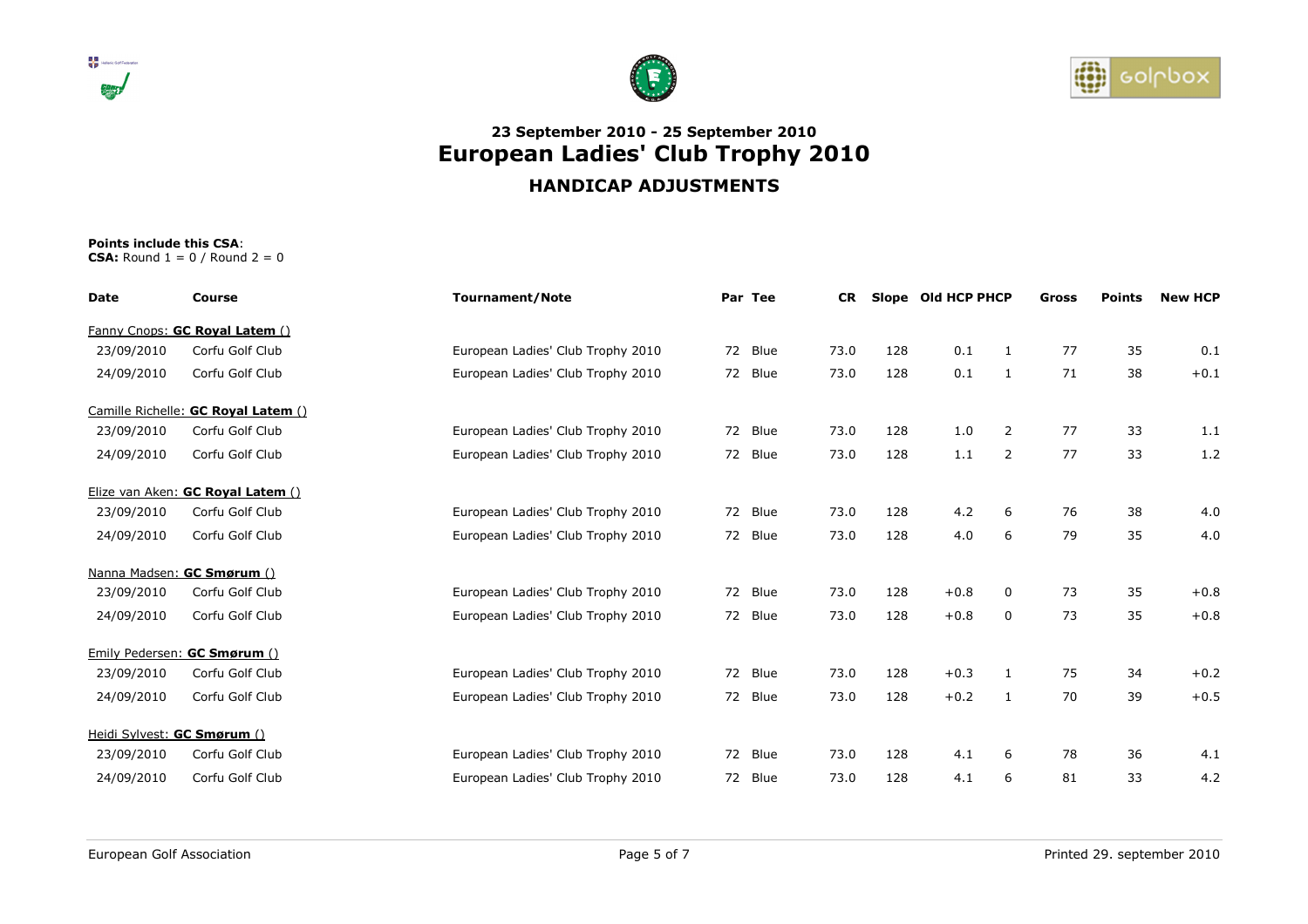





| <b>Date</b> | Course                                    | <b>Tournament/Note</b>            | Par Tee | <b>CR</b> |     | Slope Old HCP PHCP |                | Gross | <b>Points</b> | <b>New HCP</b> |
|-------------|-------------------------------------------|-----------------------------------|---------|-----------|-----|--------------------|----------------|-------|---------------|----------------|
|             | Karolin Lampert: GC St. Leon-Rot ()       |                                   |         |           |     |                    |                |       |               |                |
| 23/09/2010  | Corfu Golf Club                           | European Ladies' Club Trophy 2010 | 72 Blue | 73.0      | 128 | $+1.1$             | 0              | 77    | 31            | $+1.0$         |
| 24/09/2010  | Corfu Golf Club                           | European Ladies' Club Trophy 2010 | 72 Blue | 73.0      | 128 | $+1.0$             | 0              | 66    | 42            | $+1.6$         |
|             | Caroline Landmann: GC St. Leon-Rot ()     |                                   |         |           |     |                    |                |       |               |                |
| 23/09/2010  | Corfu Golf Club                           | European Ladies' Club Trophy 2010 | 72 Blue | 73.0      | 128 | $+1.4$             | $-1$           | 71    | 36            | $+1.4$         |
| 24/09/2010  | Corfu Golf Club                           | European Ladies' Club Trophy 2010 | 72 Blue | 73.0      | 128 | $+1.4$             | $-1$           | 71    | 36            | $+1.4$         |
|             | Nicole Lingelbach: GC St. Leon-Rot ()     |                                   |         |           |     |                    |                |       |               |                |
| 23/09/2010  | Corfu Golf Club                           | European Ladies' Club Trophy 2010 | 72 Blue | 73.0      | 128 | $+2.3$             | $-2$           | 72    | 34            | $+2.2$         |
| 24/09/2010  | Corfu Golf Club                           | European Ladies' Club Trophy 2010 | 72 Blue | 73.0      | 128 | $+2.2$             | $-1$           | 75    | 33            | $+2.1$         |
|             | Ludovica Carulli: GC Torino La Mandria () |                                   |         |           |     |                    |                |       |               |                |
| 23/09/2010  | Corfu Golf Club                           | European Ladies' Club Trophy 2010 | 72 Blue | 73.0      | 128 | 2.5                | 4              | 97    | 19            | 2.6            |
| 24/09/2010  | Corfu Golf Club                           | European Ladies' Club Trophy 2010 | 72 Blue | 73.0      | 128 | 2.6                | $\overline{4}$ | 93    | 19            | 2.7            |
|             | Eugenia Ferrero: GC Torino La Mandria ()  |                                   |         |           |     |                    |                |       |               |                |
| 23/09/2010  | Corfu Golf Club                           | European Ladies' Club Trophy 2010 | 72 Blue | 73.0      | 128 | 0.8                | 2              | 73    | 39            | 0.5            |
| 24/09/2010  | Corfu Golf Club                           | European Ladies' Club Trophy 2010 | 72 Blue | 73.0      | 128 | 0.5                | 2              | 73    | 37            | 0.4            |
|             | Alessandra Salvi: GC Torino La Mandria () |                                   |         |           |     |                    |                |       |               |                |
| 23/09/2010  | Corfu Golf Club                           | European Ladies' Club Trophy 2010 | 72 Blue | 73.0      | 128 | 1.1                | 2              | 82    | 30            | 1.2            |
| 24/09/2010  | Corfu Golf Club                           | European Ladies' Club Trophy 2010 | 72 Blue | 73.0      | 128 | 1.2                | 2              | 77    | 33            | 1.3            |